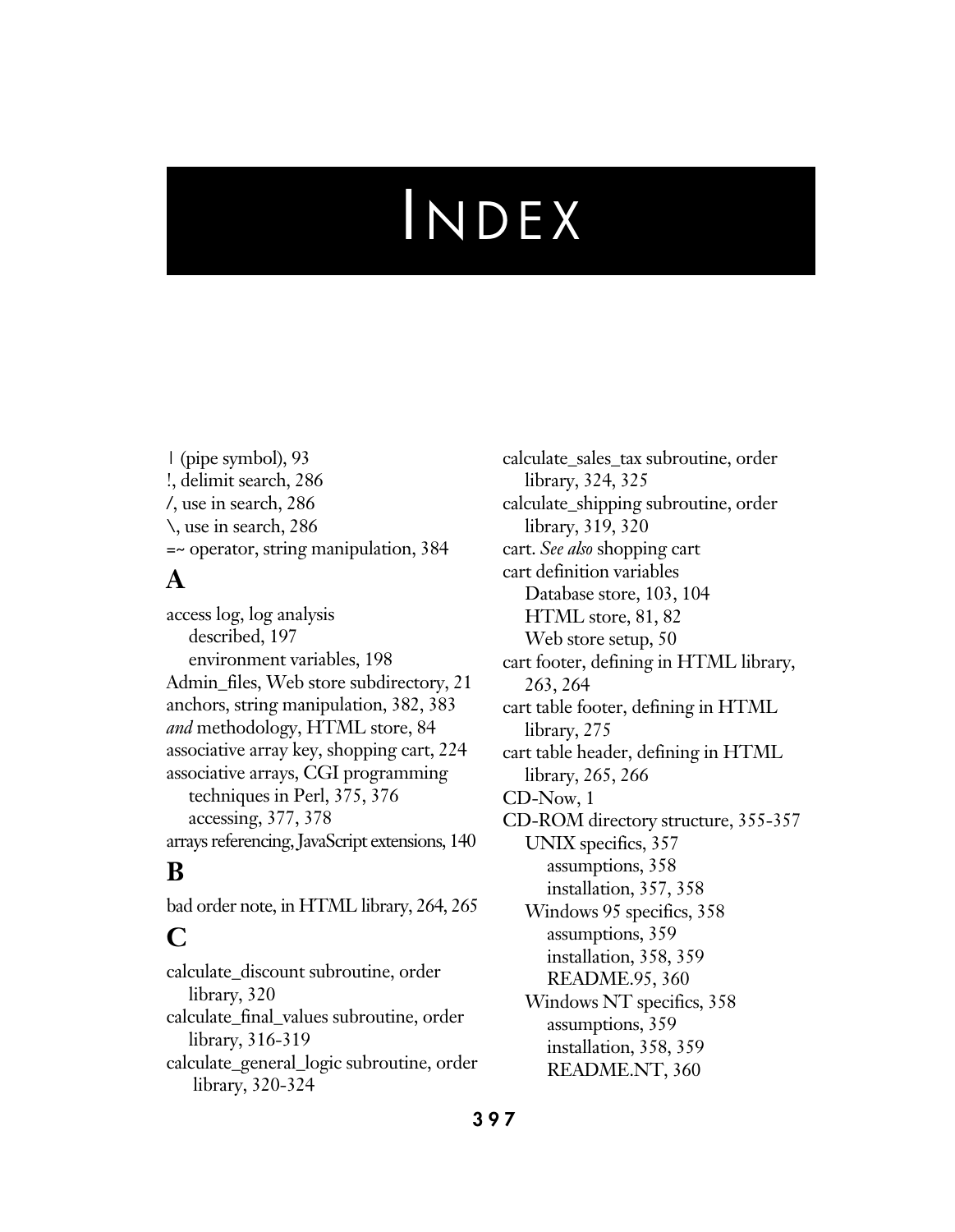#### CGI

errors, printing, 353, 354 library, 347, 352, 353 form variables, reading and parsing, 353 CGI programming techniques in Perl, 361 associative arrays, 375, 376 accessing, 377, 378 control structures, 385 elsif control statement, 386, 387 foreach loop, 387 if control statement, 386, 387 logical operators, using, 389 statement blocks, 385 unless control statement, 386, 387 while loop, 387 file management, 390 directories, opening, reading and closing, 394, 395 file tests, 393, 394 opening and closing files, 390, 391 permissions, deleting, renaming and changing, 392, 393 reading file by line, 391 writing and appending to files, 391, 392 list arrays, 371, 372 adding elements to, 373 deleting and replacing list elements, 373 manipulation operators, 375 pop function, 374 push function, 374 quantifying elements of, 372 shift function, 374 unshift function, 374 scalar variable, 367-369 cropping using chop function, 369, 370 dot (.) operator, 369 length, finding, 370

substrings, manipulating, 370, 371 strings, manipulating, 378  $=$  operator, 384 anchors, 382, 383 equality operators, 378-380 join function, 284, 285 matching operators, 381, 382 pattern matching with //, 381 regular expressions, 380 split function, 384, 385 string modifiers, 383, 384 web browser, sending text to, 362 *here documents*, 363-365 print function, 362, 363 printf function, 365-367 qq, 365 sprintf function, 365-367 check\_db\_with\_product\_id subroutine, Database search library, 292, 293 check\_path subroutine, setup checking script, 342-344 chmod 777, use of in permissions setup, 18 compare\_logic\_values subroutine, order library, 325-327 control structures, CGI programming techniques in Perl, 385 elsif control statement, 386, 387 foreach loop, 387 if control statement, 386, 387 logical operators, using, 389 statement blocks, 385 unless control statement, 386, 387 while loop, 387 cost changes due to options, calculating, 229 cropping, scalar variable, 369, 370 customer perspective, shopping, 7-9 maintaining state, 8

#### **D**

Data\_files, Web store subdirectory, 21 data range queries, creating, 122, 123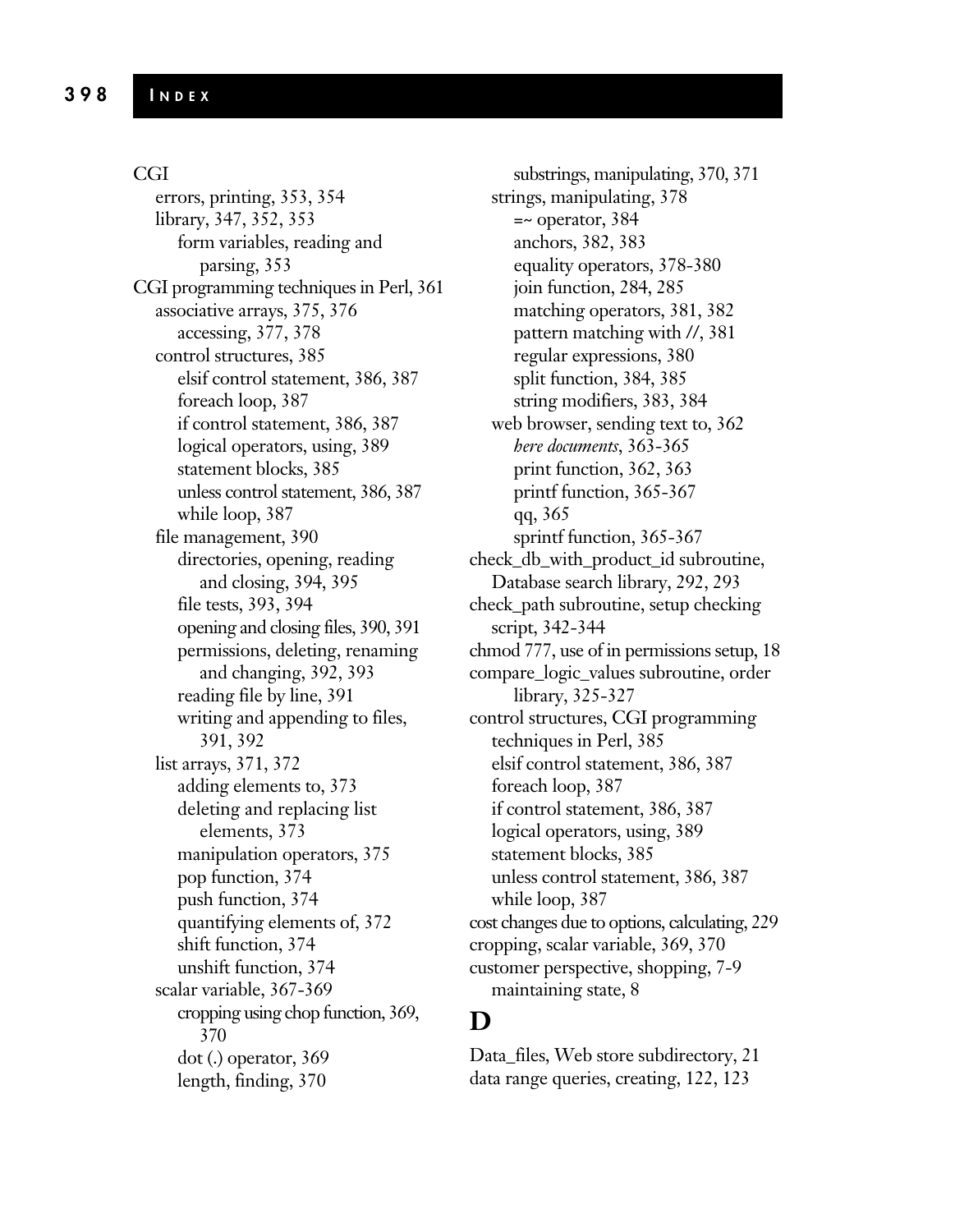database definition variables, Web store setup described, 44 field data type, 47 form variable name, 46 index into the database, 46 listed, 45, 46 operator for comparison, 46, 47 Database search library, 291 case examples data comparisons, 299-302 form variable contains no search value, 298 full string-based keyword search, 303, 304 check\_db\_with\_product\_id subroutine, 292, 293 flatfile\_apply\_criteria subroutine, 296-298 global variables, 291, 292 submit\_query subroutine, 293-296 Database store benefits of, 94, 95 cart definition variables, 103, 104 configuring to Query-driven, 111, 112 described, 95 error message variables, 104 global file location variables, 95-98 hyperlinking to product page list, 96 page variable, 97 subdirectories, defining, 97 HTML search variables, 104 maintaining state, tags for, 98, 99 miscellaneous variables, 105 options, 105-109 described, 105 product page with, 106 Values, 108 order form definition variables, 105 product page, 94 products, defining with database definition variable/datafile

data type of filed, 103 date file, described, 99, 100 fields, counting of, 101 form variable name, 102 index into database that criteria applies, 102 NAME value, interpreting, 100 operator for comparison, 102, 103 pipe characters, 100 Query-driven store, similarities with, 111 setup file customizing, 95 store option variables, 104 utilizing, requirements for, 109, 110 vs. HTML store, 93 Databased-search engine vs. HTML, 83 date format, date query mechanism, 123 delete form footer, defining in HTML library, 262, 263 discount calculation, defining in order processing setup, 165 additional calculations done after submitting orders, 168 calculation order, 165, 166 calculations done at different times, 167 calculations done at the same time, 166, 167 numeric variable considerations, 165 specifying calculations, 165 logic, defining in order processing setup, 169 as percentage of subtotal, 170 dependent on measure quantity, 172 dependent on shipping type, 170, 171 dependent on zip code and shipping type, 171, 172 independent of form variables, 169 summary, 172, 173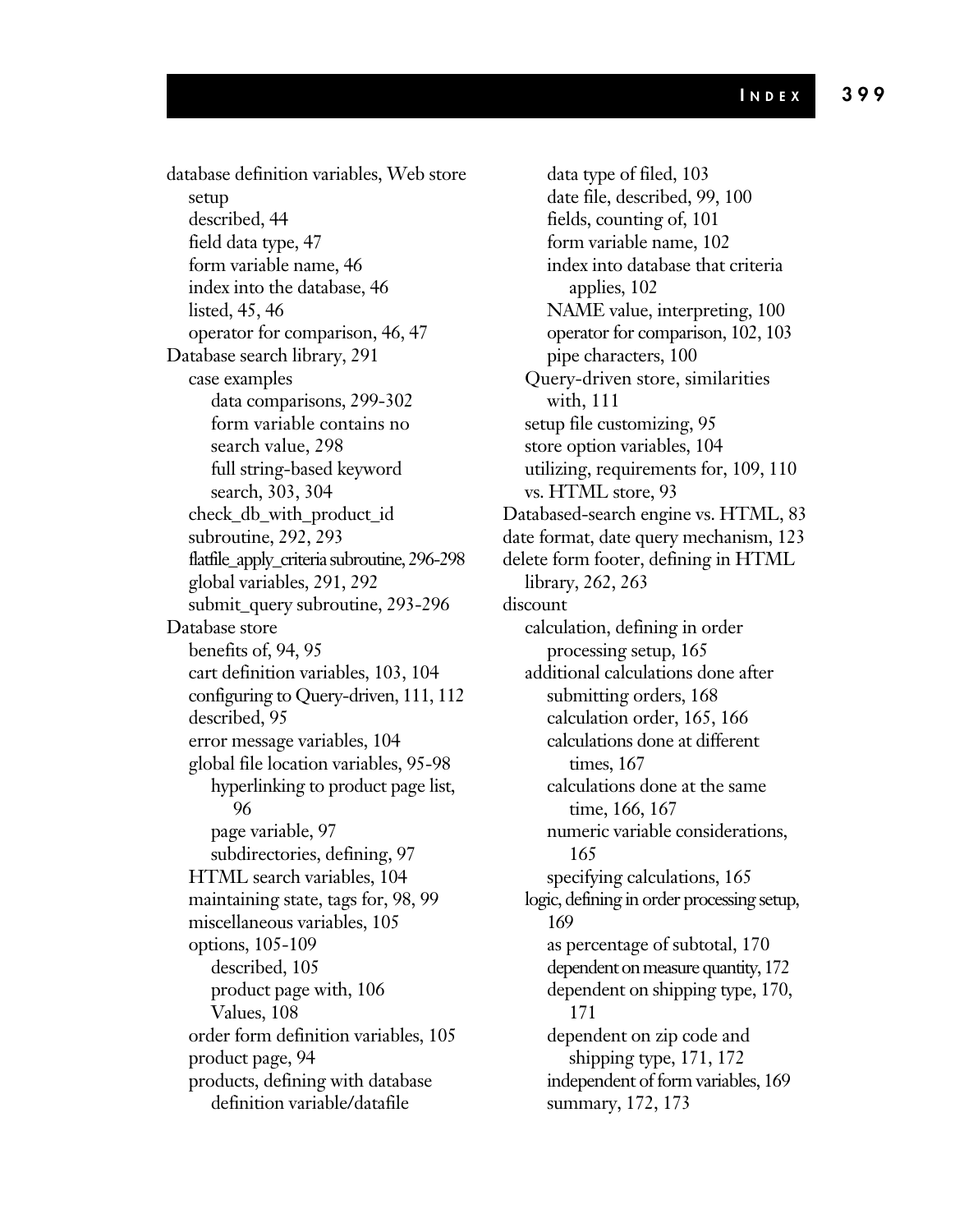display\_calculations subroutine, order library, 310, 311 display cart table, defining in HTML library, 266-275 display\_order\_form\_subroutine, order library, 307-310 display query form subroutine, log analysis script, 333 display search results subroutine, log analysis script, 331-333 dot (.) operator, scalar variable, 369

#### **E**

elsif control statement, control structures, 386, 387 email library, 347, 350, 351 real\_send\_mail\_subroutine, 351, 352 send\_mail subroutine, 351 encoding product pages, HTML store customizing, syntax, 80 goal of, 79 pointing pages accurately, 79 equality operators, string manipulation, 378-380 error check form data, main script, 218, 219 log, log analysis, 199 logging, store management, 6 message variables Database store, 104 HTML store, 85 Web store setup, 59 events, 137, 138 exact value queries, creating, 120, 121 extensions. *See* JavaScript extensions; VBScript extensions

#### **F**

file management, CGI programming techniques in Perl, 390 directories, opening, reading and

closing, 394, 395 file tests, 393, 394 opening and closing files, 390, 391 permissions, deleting, renaming and changing, 392, 393 reading file by line, 391 writing and appending to files, 391, 392 file open errors, opening in main script, 245 \_FILE\_ Perl variable, 216, 217 find keywords subroutine, keyword search library, 287-289 flatfile\_apply\_criteria subroutine, Database search library, 296-298 foreach loop, control structures, 387 form variables, reading and parsing in CGI library, 353 format\_text\_field subroutine, order library, 312 <FRAME>, 128, 129 frames interface appropriateness in Web store, 127, 128 basic components of, 128 <FRAME>, 128, 129 <FRAMESET>, 128 <NOFRAMES>, 129 described, 127 recursive frames, 133 Web store, setting up to use frames, 129-133 backend considerations, 129 <FRAMESET>, 128 front page, displaying main script, 223, 224

## **G**

general keyword queries, creating, 118, 119 get\_path\_from\_full\_filenme subroutine, setup checking script, 345 GetNextEntry subroutine, keyword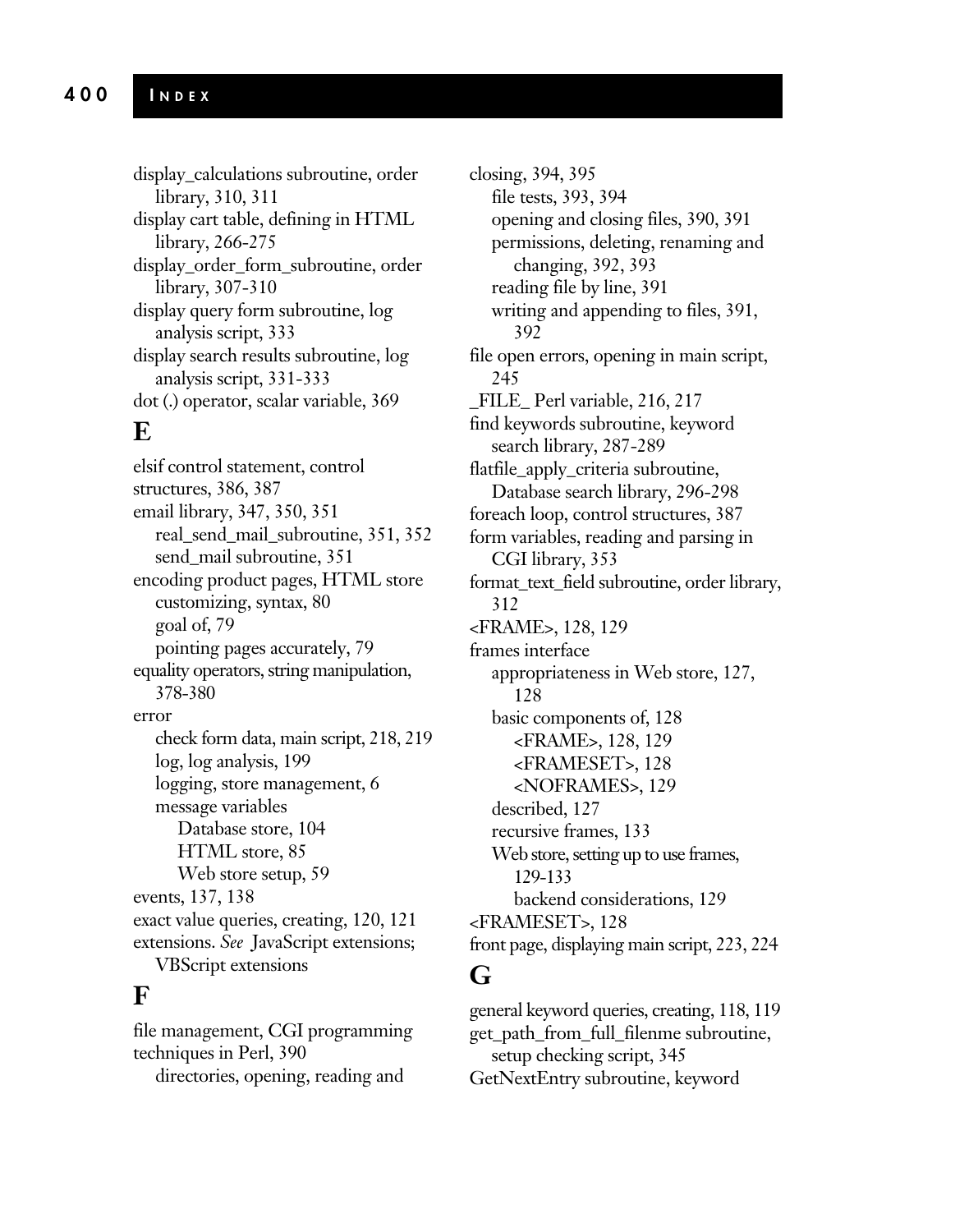search library, 289, 290 global file location variables Database store, 95-98 hyperlinking to product page list, 96 page variable, 97 subdirectories, defining, 97 HTML store, 75-77 filtering requested pages, 76 list of products page, 76, 77 subdirectories, 77 Web store setup, 41-44 changing values, 42 virtual servers and, 42 global variables Database search library, 291, 292 definition and setup, setup checking script, 337, 338 definitions subroutine, log analysis script, 329, 330 graphical Submit button, 210 ~gt~ changing to greater than sign, main script, 227 Database store, 100

## **H**

*here documents*, string manipulation, 363-365 hidden fields, automatically generating in HTML library, 275-277 HTML header, displaying, keyword search library, 280 HTML library, 257 bad order note, defining, 264, 265 cart footer, defining, 263, 264 cart table footer, defining, 275 cart table header, defining, 265, 266 display cart table, defining, 266-275 delete form footer, defining, 262, 263 hidden fields, automatically generating, 275-277

HTML search body, defining, 277, 278 no hits found in, displaying, 277 page footer, 260, 261 modify form footer, defining, 262 product page creating, 259, 260 header, creating, 257, 258 standard page header, defining, 261 Web store setup routines, 69-71 understanding, 63 HTML page, displaying pre-designed, main script, 245 cart row number with counter, obtaining unique, 247-249 date, obtaining, 251, 252 error log, updating, 249-251 lockfile creating, 253, 254 deleting, 254, 255 price displaying, 252, 253 formatting, 255, 256 HTML search, HTML library body, defining, 277, 278 no hits found in, displaying, 277 page footer, 260, 261 HTML search variables Database store, 104 Web store setup, 58 HTML store benefits of using, 74 cart definition variables, 81, 82 described, 73 encoding product pages customizing, syntax, 80 goal of, 79 pointing pages accurately, 79 error message variables, 85 global file location variables, 75-77 filtering requested pages, 76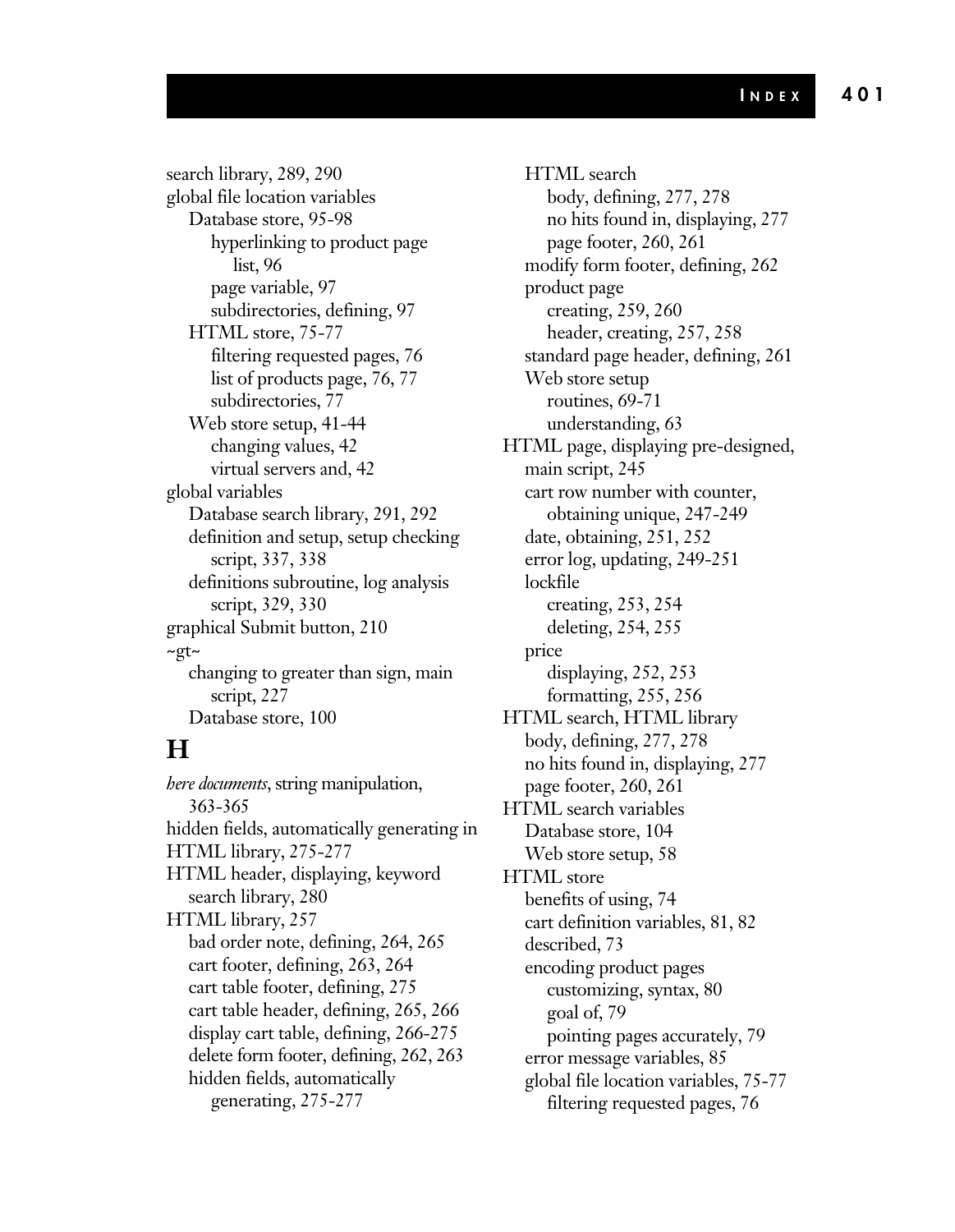list of products page, 76, 77 subdirectories, 77 item definition, 80, 88 <IMG SRC> tag, 81 vowels.html, code for, 88 maintaining state, tags for, 77-79 miscellaneous variables, 85 options, 85-88 described, 85 i.d. of time option is associated with, 86 option flag, 86 unique sequence number of option, 86 order form definition variables, 83, 84 popularity of, 73 search variables, 83 *and* methodology, 84 list of hits page, 85 vs. Databased-search engine, 83 setup file, changes to, 75 store option variables, 83 utilizing, requirements for, 91, 92 vs. Database store, 93 HTMLDie subroutine, setup checking script, 344, 345 HTMLMsg subroutine, setup checking script, 344

## **I**

i.d. number, assigning shopping cart, 222, 223 if control statement, control structures, 386, 387 IIS for NT, running Web store on, 29, 30 Images, Web store subdirectory, 22 installation failure, permissions setup and, 19 Internet Information Server. *See* IIS item definition, HTML store, 80, 88 <IMG SRC> tag, 81 vowels.html, code for, 88

# **J**

JavaScript extensions, 135-144 arrays referencing, 140 described, 135, 136 events, 137 parsing strings, 140 polymorphic variables, 142 qq!, 144 setup file, changes to, 138-144 using, 136, 137 join function, string manipulation, 284, 285

## **K**

Key function, assigning shopping cart, 221 keyword search library, 279 find keywords subroutine, 287-289 GetNextEntry subroutine, 289, 290 HTML header, displaying, 280 operating environment, defining, 279, 280 search, performing, 280 end of search, 282, 283 file must be searched, 284, 285 no more fields in current directory, 282 search hits, displaying, 285, 286

# **L**

Library, Web store subdirectory, 24, 25 library files, script readability, 68 \_LINE\_ Perl variable, 216, 217 list arrays, CGI programming techniques in Perl, 371, 372 adding elements to, 373 deleting and replacing list elements, 373 manipulation operators, 375 pop function, 374 push function, 374 quantifying elements of, 372 shift function, 374 unshift function, 374 list of hits page, HTML store, 85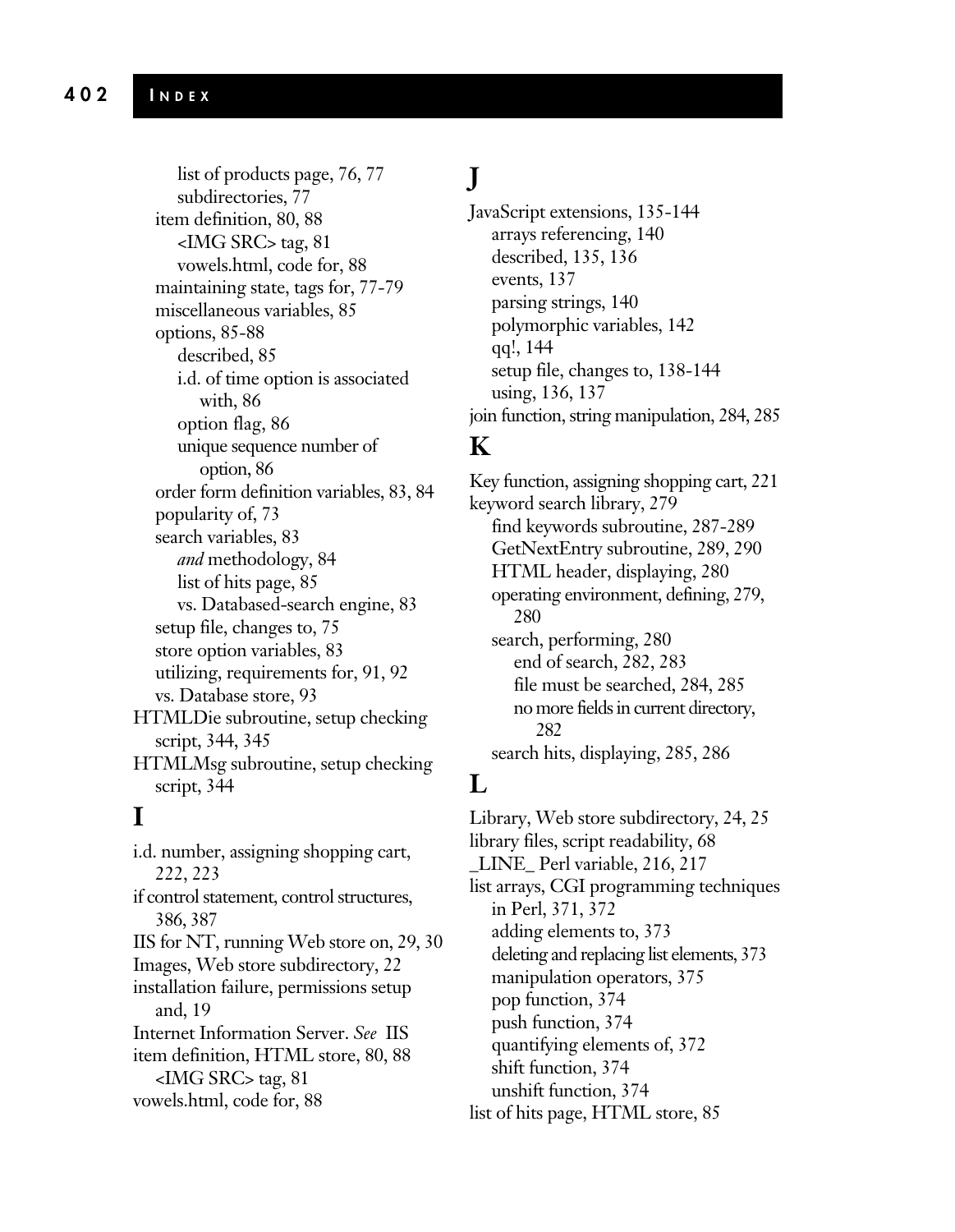list of product pages, 22, 23 lockfile creating, 253, 254 deleting, 254, 255 log analysis, 197 access log described, 197 environment variables, 198 error log, 199 log analysis script, 199 log file raw dump, 201 query form, 200 log analysis script, 329 display query form, 333 display search results, 331-333 global variable definitions, 329, 330 log\_analyzer\_query\_form subroutine, 333, 334 log\_analyzer\_query\_return\_header subroutine, 334, 335 log\_analyzer\_return\_footer subroutine, 335 main routine, 330, 331 log\_analyzer\_query\_form subroutine, log analysis script, 333, 334 log\_analyzer\_query\_return\_header subroutine, log analysis script, 334, 335 log\_analyzer\_return\_footer subroutine, log analysis script, 335

## **M**

mail-lib.pl, setting up for nonencrypted orders, 173 main script adding to shopping cart, 224-231 appending ordered items to \$cart-row, 230 associative array key, 224 cost changes due to options, calculating, 229 counter subroutine, 230 error reporting, handling, 231 ~gt~, changing to greater than sign, 227

incoming items for non-processing, 225 ~lt~, changing to less than sign, 227 modifying times with options applied, 227 option information, 225 ~qq~, changing to double quote, 227 quantity value conditions, 226 variables, clearing out for use, 227 assigning shopping cart, 220 checking existing cart list, 222 creating cart, 223 Key function, 221 i.d. number, creating unique for cart, 222, 223 cart contents, displaying, 244, 245 delete item, displaying, 236 deleting items from cart, 236-238 old carts, 219, 220 error check form data, 218, 219 file open errors, opening, 245 front page, displaying, 223, 224 HTML page, displaying pre-designed, 245 cart row number with counter, obtaining unique, 247-249 date, obtaining, 251, 252 error log, updating, 249-251 lockfile creating, 253, 254 lockfile, 254, 255 price displaying, 252, 253 formatting, 255, 256 main script logic, decoding, 208 cart manipulation options, displaying customer cart with, 211, 215 cart times, changing quantity of,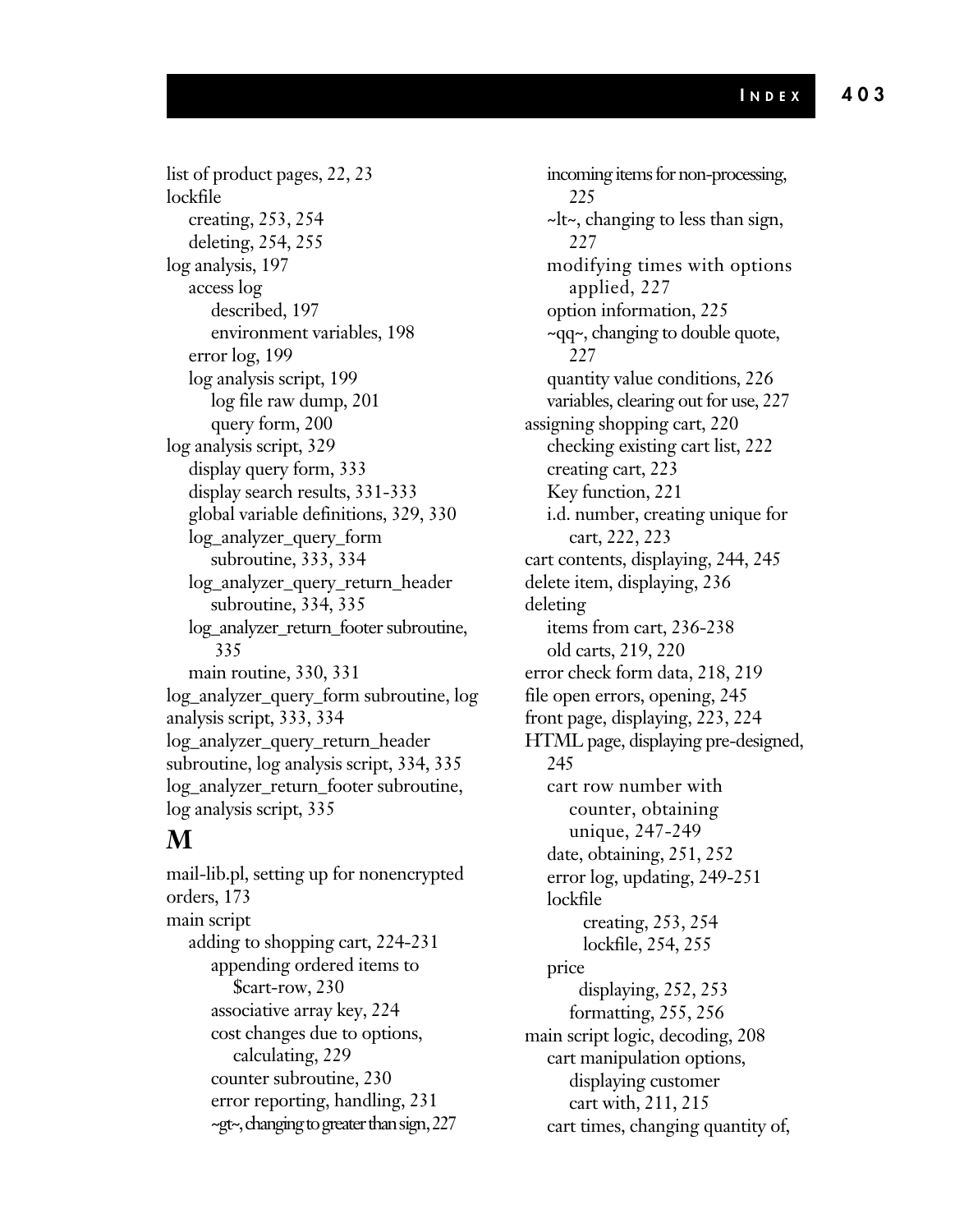212, 215 change quantity form, displaying, 211, 212, 215 delete item form, displaying, 212, 215 deleting items from cart, 212, 215 front page, displaying, 214, 216 order form, displaying, 212, 216 products, categories and miscellaneous pages, displaying, 213,214, 216 self-referencing script, 210 shopping cart, adding item to,  $211, 215$ submitting the order, 212, 213 web\_store.cgi, logic for, 209 operating environment, defining, 205 cart i.d., assigning unique, 208 caveats in, 207 crucial state variables, 207 incoming data, processing, 206, 207 secondary supporting libraries, supporting, 206 security precautions, 207 output modify quantity form, 232 product pages, creating dynamically generated from database, 239 checking page display, 240 database rows, displaying, 241 formatting fields, 243 querying database for incoming product variable value, 241 printing database fields to browser, 242 products for sale, displaying, 238, 239 quantity of cart item items, modifying, 232 creating array of valid keys, 233 examining customer's cart, 233 item number checking, 234 quantity\_modified variable,

clearing out, 235 read and parse form data, 217, 218 supporting libraries, loading, 216 \_FILE\_ Perl variable, 216, 217 \_LINE\_ Perl variable, 216, 217 maintaining state, 8 tags for Database store, 98, 99 tags for HTML store, 77-79 Make\_pgp\_file subroutine, PGP interface library, 349, 350 matching operators, string manipulation, 381, 382 miscellaneous variables Database store, 105 HTML store, 85 modify form footer, defining in HTML library, 262 multiple fields of different types queries, creating, 124, 125 multiple text (string) fields queries, creating, 123, 124

#### **N**

NAME attribute, frames interface, 129 Netscape Commerce server for NT, running Web store on, 27, 28 Netscape Enterprise, running Web store on, 28, 29 Netscape Fastrack, running Web store on, 28, 29 <NOFRAMES>, 129 non-UNIX versions, unpacking Web store, 15 nonencrypted orders, setting up maillib.pl for, 173

## **O**

operating environment defining main script, 205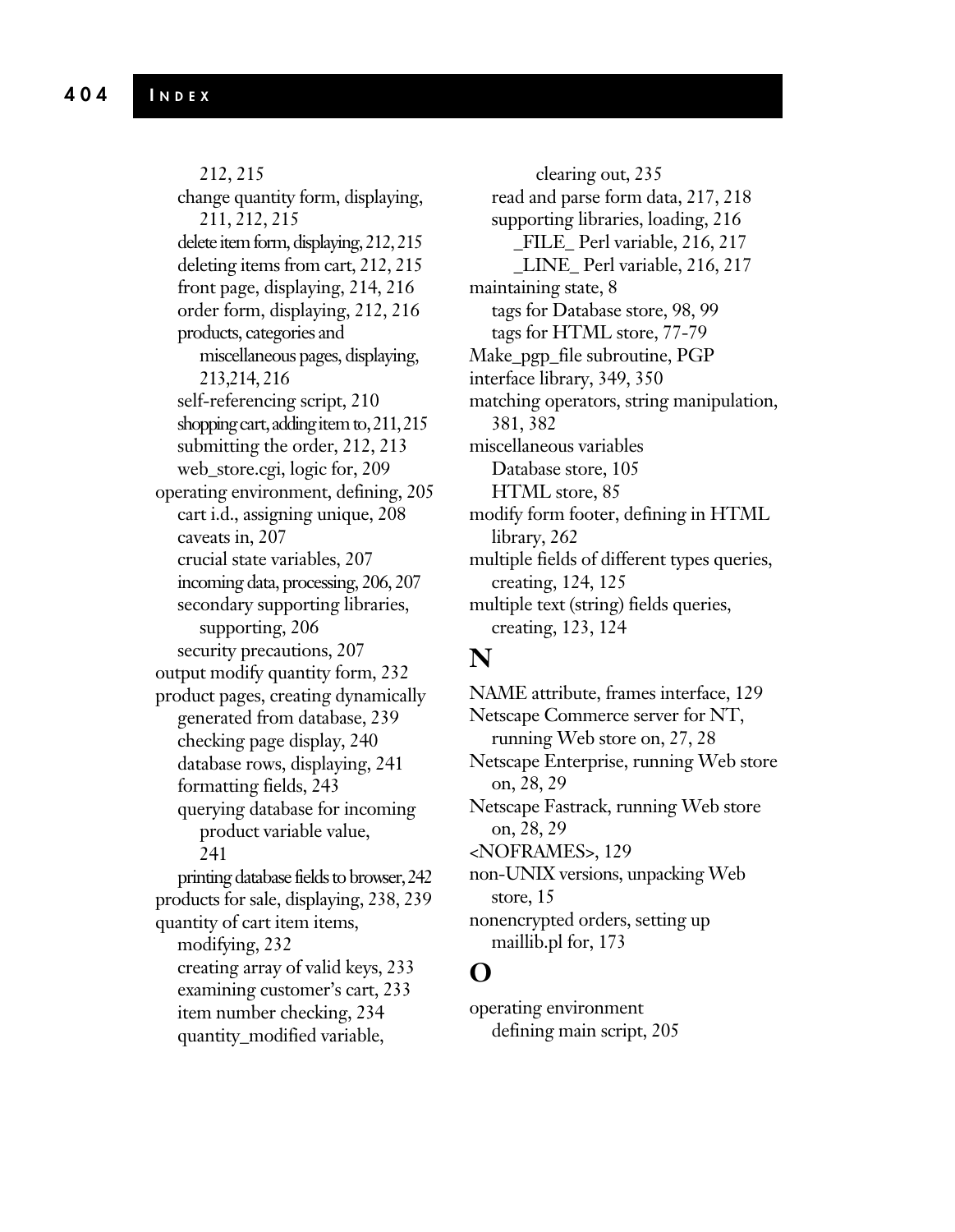cart i.d., assigning unique, 208 caveats in, 207 crucial state variables, 207 incoming data, processing, 206, 207 secondary supporting libraries, supporting, 206 security precautions, 207 keyword search library, 279, 280 end of search, 282, 283 file must be searched, 284, 285 no more fields in current directory, 282 options Database store, 105-109 described, 105 product page with, 106 Values, 108 HTML store, 85-88 described, 85 i.d. of time option is associated with, 86 option flag, 86 unique sequence number of option, 86 Web store subdirectory, 22 order form definition variables Database store, 105 HTML store, 83, 84 Web store setup, 51, 52 including data on process\_form level, 53 setup variables, defining, 55 shipping calculation, 53 order library, 307 calculate\_discount subroutine, 320 calculate\_final\_values subroutine, 316-319 calculate\_general\_logic subroutine, 320-324 calculate\_sales\_tax subroutine, 324, 325 calculate\_shipping subroutine, 319, 320

compare\_logic\_values subroutine, 325-327 display\_calculations subroutine, 310, 311 display\_order\_form\_subroutine, 307-310 format\_text\_field subroutine, 312 process\_order\_form subroutine, 313-316 order processing setup, 151 components, 151 discount calculation, defining, 165 additional calculations done after submitting orders, 168 calculation order, 165, 166 calculations done at different times, 167 calculations done at the same time, 166, 167 numeric variable considerations, 165 specifying calculations, 165 discount logic, defining, 169 as percentage of subtotal, 170 dependent on measure quantity, 172 dependent on shipping type, 170, 171 dependent on zip code and shipping type, 171, 172 independent of form variables, 169 summary, 172, 173 mail-lib.pl, setting up for nonencrypted orders, 173 nonencrypted orders, setting up mail-lib.pl for, 173 outlet order form, 153 basic information in, 153 code listing, 154-157 importance of, 151, 152 <INPUT> submit button, 157 shopping cart, displaying information, 152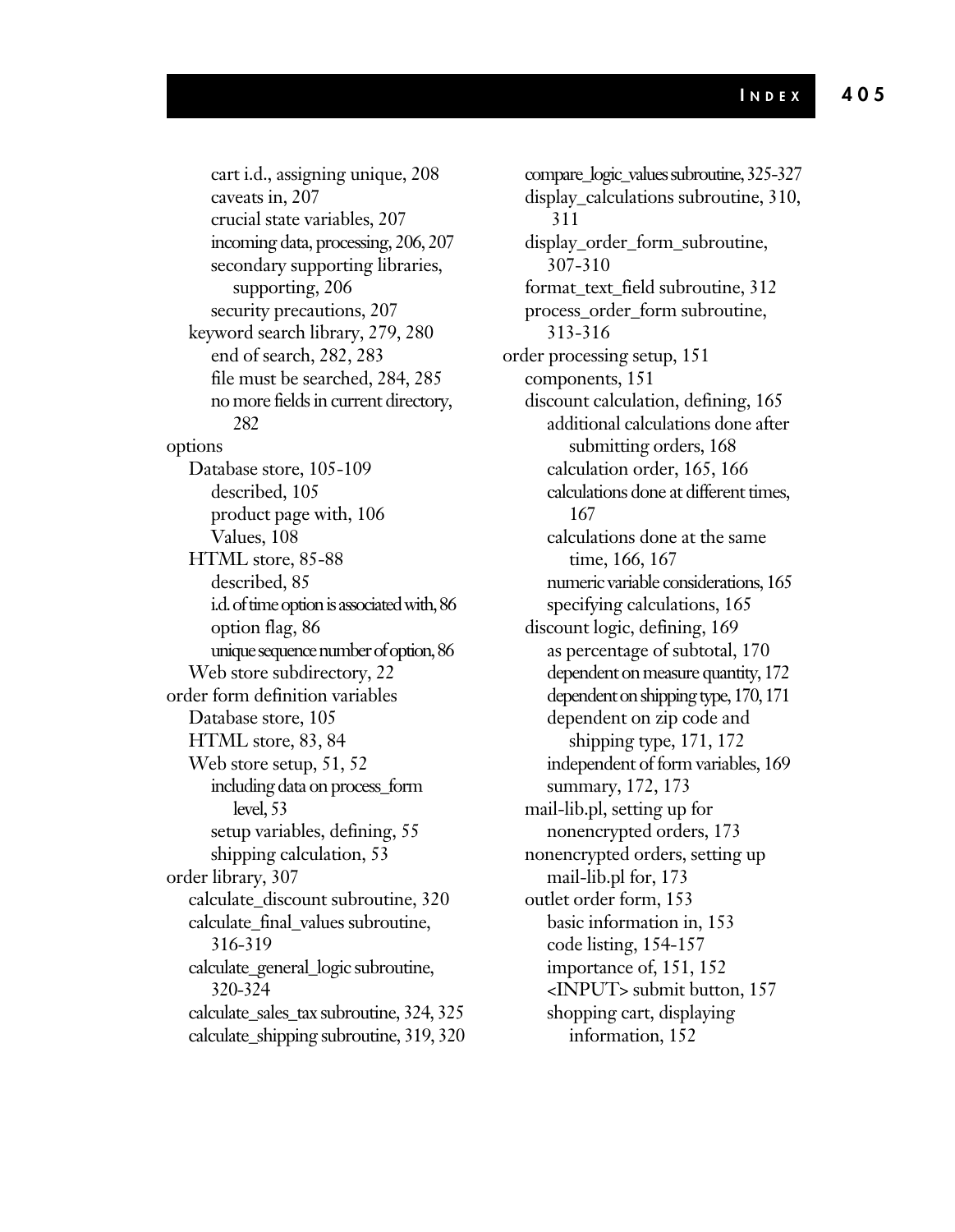sales tax, defining, 165 additional calculations done after submitting orders, 168 calculation order, 165, 166 calculations done at different times, 167 calculations done at the same time, 166, 167 numeric variable considerations, 165 specifying calculations, 165 server considerations, Windows NT and Windows 95, 173-175 setup file fields within, 158 number definition caveat, 159 prefixed numbers, 158 shipping logic, criteria value, 161- 163 shipping logic, variables determining, 159-161 variables code listing, 163, 164 shipping calculation, defining, 165 additional calculations done after submitting orders, 168 calculation order, 165, 166 calculations done at different times, 167 calculations done at the same time, 166, 167 numeric variable considerations, 165 specifying calculations, 165 shipping logic, defining, 169 as percentage of subtotal, 170 dependent on measure quantity, 172 dependent on shipping type, 170, 171 dependent on zip code and shipping type, 171, 172 independent of form variables, 169 summary, 172, 173

Windows 95 server considerations, 173-175 Windows NT server considerations, 173-175 ordering over the Internet, problems in, 178 outlet order form, order processing setup, 153 basic information in, 153 code listing, 154-157 importance of, 151, 152 <INPUT> submit button, 157 shopping cart, displaying information, 152 output modify quantity form, main script, 232

## **P**

parsing strings JavaScript extensions, 140 VBScript extensions, 146 passing by reference, 296 by value, 296 pattern matching with //, string manipulation, 381 PERL, counting fields, 113 Perl, 361. *See also* CGI programming techniques in Perl library, ending, 68 locating, shopping cart set up, 30-32 version and current working directory, setup checking script, 338, 338 permissions, shopping cart, setting up, 16 CGI applications, 17 chmod 777, use of, 18 installation failure and, 19 security concerns, 18 types of, 16 UNIX command for, 16 PGP (Pretty Good Privacy) interface library, 347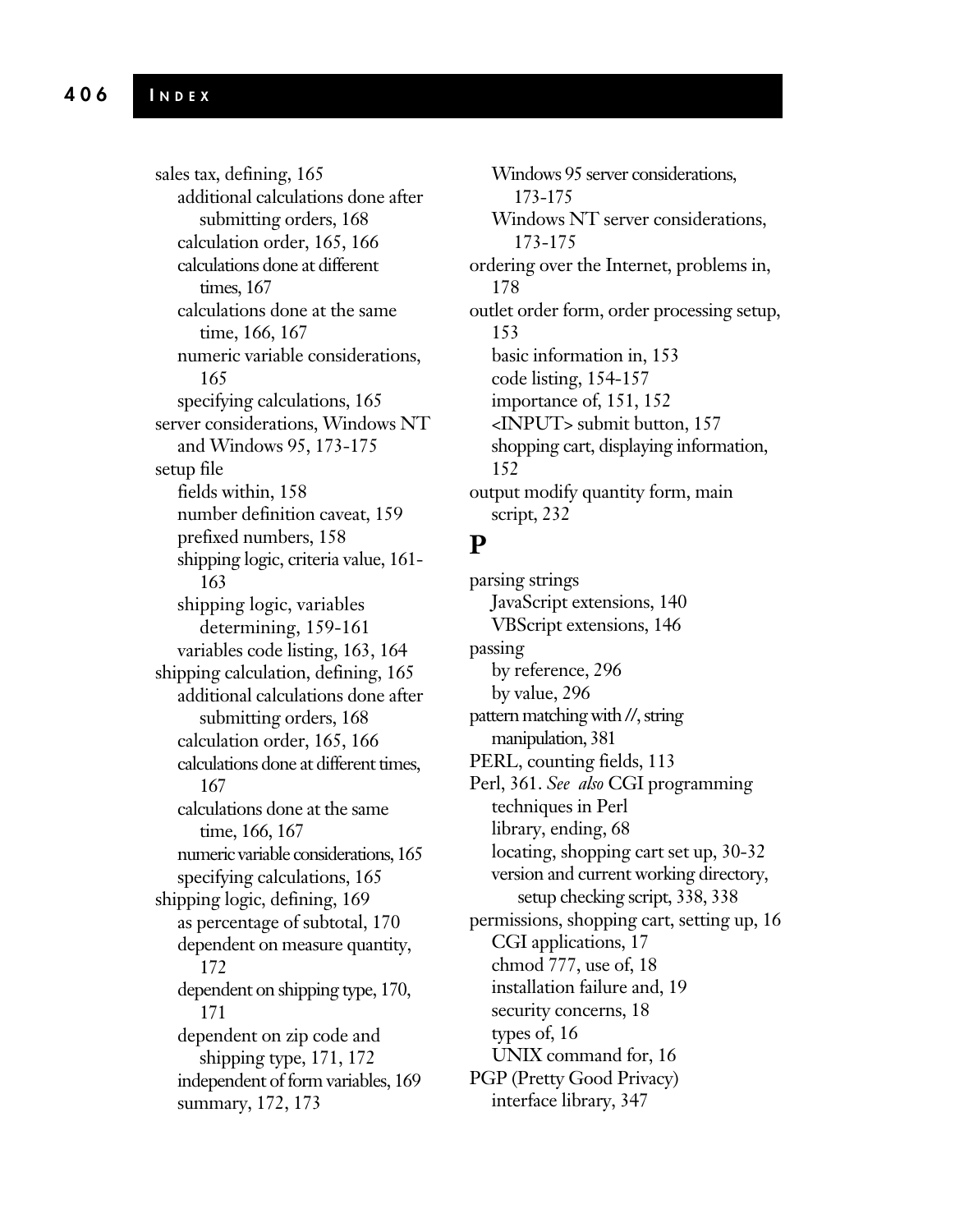Make\_pgp\_file subroutine, 349, 350 variables, 348 setting up for secure order emailing, 183 data, logging into file, 183 described, 183, 184 private key PGP receiver, setting up, 185-191 private keys, use of, 184, 185 public-key PGP sender, 191-194 public-key PGP sender files, setting up on Web server, 194, 195 public keys, use of, 184, 185 Pgpfiles, Web store subdirectory, 25 pipe symbol (|),Database store, 93 polymorphic variables, JavaScript extensions, 142 pop function, list arrays, 374 price range queries, creating, 121, 122 print function, string manipulation, 362, 363 printf function, string manipulation, 365- 367 Pretty Good Privacy. *See* PGP private key PGP receiver, setting up secure shopping, 185-191 private keys, use of in secure shopping, 184, 185 process\_order\_form subroutine, order library, 313-316 product pages creating dynamically generated from database, 239 checking page display, 240 database rows, displaying, 241 formatting fields, 243 querying database for incoming product variable value, 241 printing database fields to browser, 242 Database store, 94

described, 22, 23 HTML library creating, 259, 260 header, creating, 257, 258 list of, 22, 23 store management, 4 products defining with database definition variable/datafile data type of filed, 103 date file, described, 99, 100 fields, counting of, 101 form variable name, 102 index into database that criteria applies, 102 NAME value, interpreting, 100 operator for comparison, 102, 103 pipe characters, 100 Web store subdirectory, 22 public-key PGP sender, secure shopping, 191-194 public-key PGP sender files, setting up on Web server, 194, 195 public keys, use of, 184, 185 push function, list arrays, 374

# **Q**

qq! JavaScript extensions, 144 VBScript extensions 150  $~\sim$ qq $~\sim$ changing to double quote, 227 Database store, 100 qq custom quote delimiter feature string manipulation, 365 Web store setup, 63-65 application-specific subroutines, 65-67 individual routines, 65 inter-application libraries, 67-69 queries, creating in Query-driven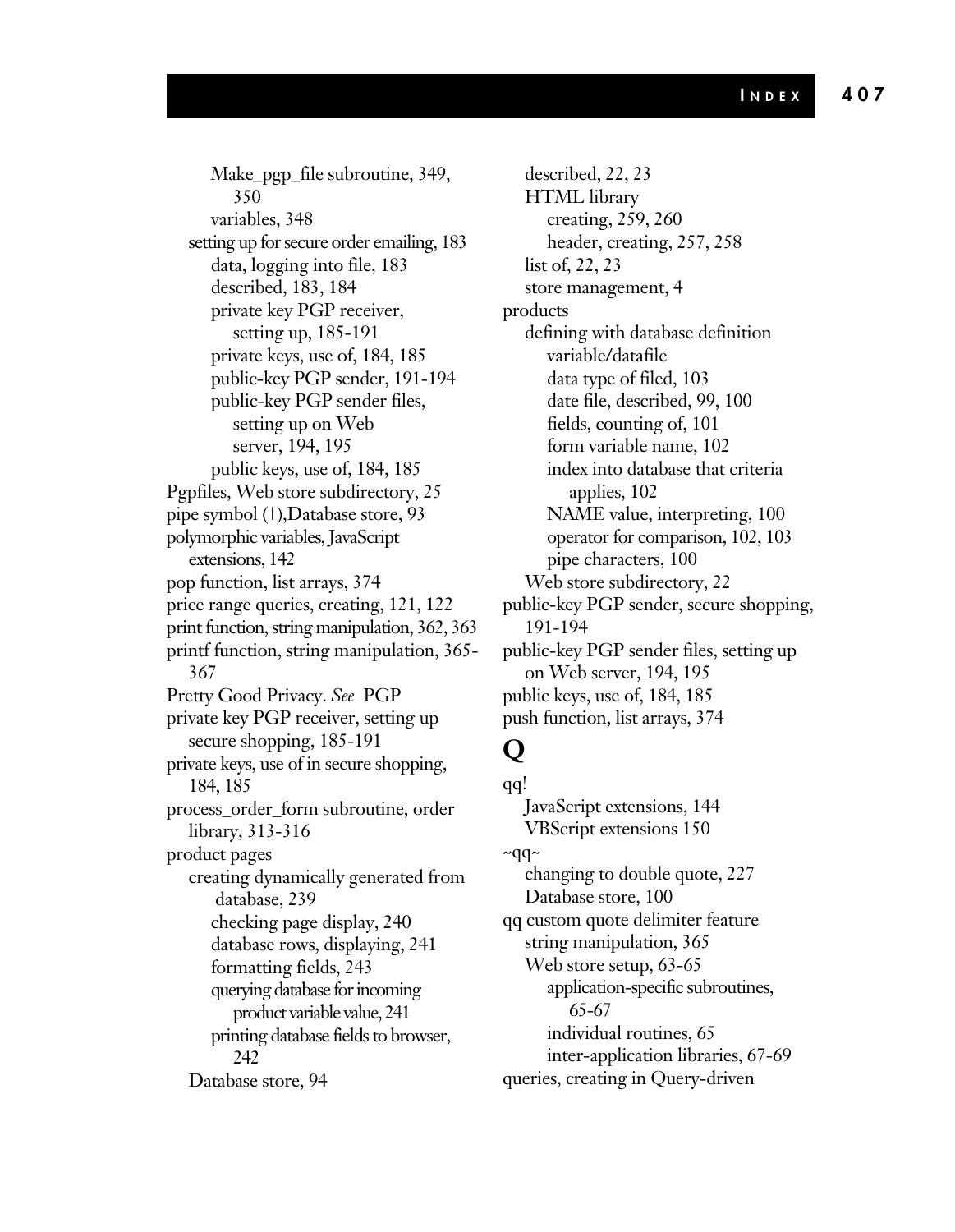Database store, 118 data range, 122, 123 exact value, 120, 121 general keyword, 118, 119 price range, 121, 122 multiple fields of different types, 124, 125 multiple text (string) fields, 123, 124 single product category, 119, 120 Query-driven Database store configuring Database to Querydriven store, 111, 112 cosmetic changes to setup file, 116-118 database-related changes to setup file, 113 data types, 114 operators, working exceptions, 115 PERL, counting fields in, 113 query criteria array structure, 115 string equality matches, 115, 116 Database store, similarities with, 111 described, 111 queries, creating, 118 data range, 122, 123 exact value, 120, 121 general keyword, 118, 119 price range, 121, 122 multiple fields of different types, 124, 125 multiple text (string) fields, 123, 124 single product category, 119, 120 setup file, changes to, 112-116

## **R**

read and parse form data, 217, 218 real\_send\_mail\_subroutine, email library, 351, 352 recursive frames, 133 regular expressions, string manipulation,

380 Require command, 292

#### **S**

sales tax, defining in order processing setup, 165 additional calculations done after submitting orders, 168 calculation order, 165, 166 calculations done at different times, 167 calculations done at the same time, 166, 167 numeric variable considerations, 165 specifying calculations, 165 scalar variables, CGI programming techniques in Perl, 367-369 cropping using chop function, 369, 370 dot (.) operator, 369 length, finding, 370 substrings, manipulating, 370, 371 script, submitting information to, 78 search examples, Web store setup general keyword search, 47, 48 multiple search for different keywords, 48-50 product category search including term within URL, 48 search criteria, 49 hits, displaying in keyword search library, 285, 286 performing, keyword search library, 280. *See also* keyword search variables, HTML store, 83 *and* methodology, 84 list of hits page, 85 vs. Databased-search engine, 83 secure shopping setup caveats in, 177, 178 overview, 177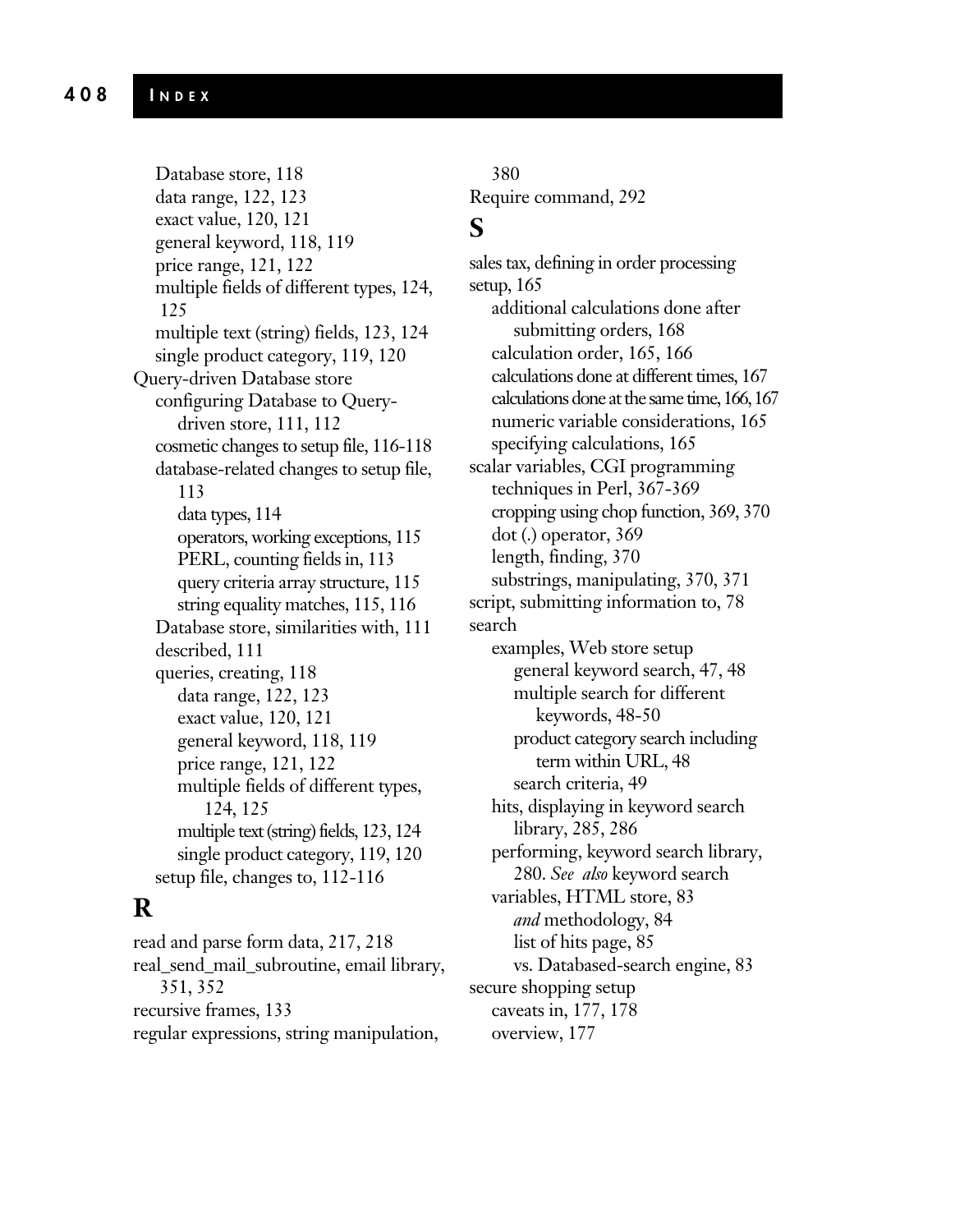PGP, setting up for secure order emailing, 183 data, logging into file, 183 described, 183, 184 private key PGP receiver, setting up, 185-191 private keys, use of, 184, 185 public-key PGP sender, 191-194 public-key PGP sender files, setting up on Web server, 194, 195 public keys, use of, 184, 185 problems ordering over the Internet, 178 SSL and other secure protocols, using, 179 cost considerations, 180, 181 enabling secure server processing, 181, 182 support for, 179 third party, caveats in using, 179 Web server, network diagram of physically separate, 180 Secure Sockets Layer. *See* SSL security. *See also* secure shopping setup permissions setup, 18 store management, 7 send\_mail subroutine, email library, 351 server considerations, order processing setup, 173-175 setup checking script, 337 check\_path subroutine, 342-344 get\_path\_from\_full\_filename subroutine, 345 global variable definition and setup, 337, 338 HTMLDie subroutine, 344, 345 HTMLMsg subroutine, 344

Perl version and current working directory, 338, 338 setup file checking, 339, 340 loading, 339, 340 variables, checking, 340, 341 setup files customizing, Database store, 95 JavaScript changes to, 138-144 order processing, fields within, 158 number definition caveat, 159 prefixed numbers, 158 shipping logic, criteria value, 161- 163 shipping logic, variables determining, 159-161 variables code listing, 163, 164 setup checking script checking, 339, 340 loading, 339, 340 variables, checking, 340, 341 VBScript changes to, 144-150 Web store setup, 39 Database, 40 Frames store, 40 HTML, 39 JavaScript store, 40 Query-based table display, 40 selecting files for use, 41 similarities in, 41 VBScript store, 40 shift function, list arrays, 374 shipping calculation, Web store setup, 53 defining in order processing setup, 165 additional calculations done after submitting orders, 168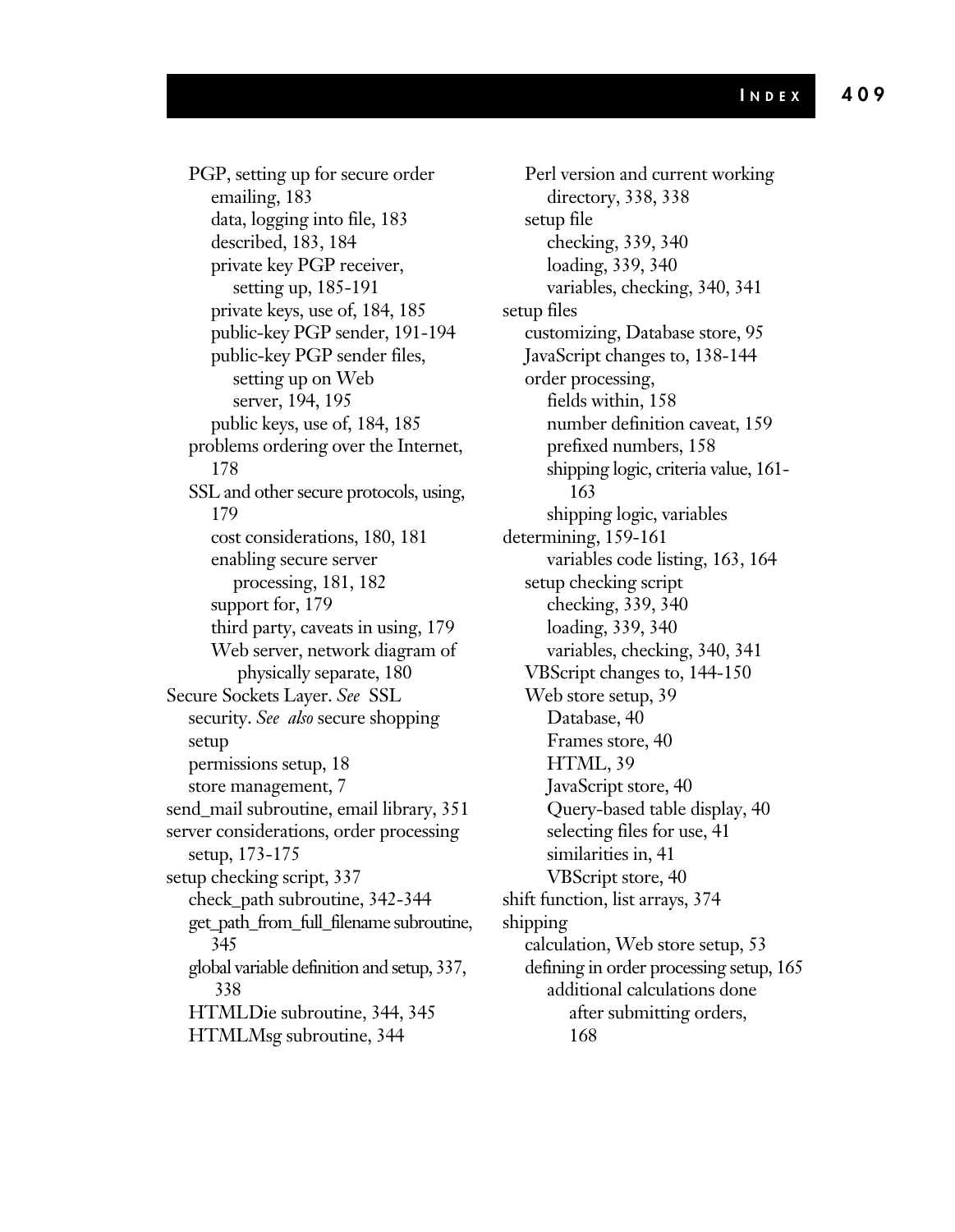calculation order, 165, 166 calculations done at different times, 167 calculations done at the same time, 166, 167 numeric variable considerations, 165 specifying calculations, 165 logic, defining in order processing setup, 169 as percentage of subtotal, 170 dependent on measure quantity, 172 dependent on shipping type, 170, 171 dependent on zip code and shipping type, 171, 172 independent of form variables, 169 summary, 172, 173 self-referencing script, 210 shopping cart (applications) benefits of, 2 described, 1, 2 programming considerations, 2 shopping, customer perspective, 7-9 maintaining state, 8 store management, vendor, 3 considerations, 4, 5 error logging, 6 product pages, 4 security, 7 visitor tracking, 6 shopping cart, main script adding to, 224-231 appending ordered items to \$cart-row, 230 associative array key, 224 cost changes due to options, calculating, 229 counter subroutine, 230 error reporting, handling, 231 ~gt~, changing to greater than sign, 227

incoming items for nonprocessing, 225 ~lt~, changing to less than sign, 227 modifying times with options applied, 227 option information, 225 ~qq~, changing to double quote, 227 quantity value conditions, 226 variables, clearing out for use, 227 assigning, 220 checking existing cart list, 222 creating cart, 223 Key function, 221 i.d. number, creating unique for cart, 222, 223 deleting items from cart, 236-238 old carts, 219, 220 quantity of cart item items, modifying, 232 creating array of valid keys, 233 examining customerís cart, 233 item number checking, 234 quantity\_modified variable, clearing out, 235 shopping cart, setting up downloading script, 13 IIS for NT, running Web store on, 29, 30 Netscape Commerce server for NT, running Web store on, 27, 28 Netscape Enterprise, running Web store on, 28, 29 Netscape Fastrack, running Web store on, 28, 29 Perl, locating, 30-32 permissions, setting up, 16 CGI applications, 17 chmod 777, use of, 18 installation failure and, 19 security concerns, 18 types of, 16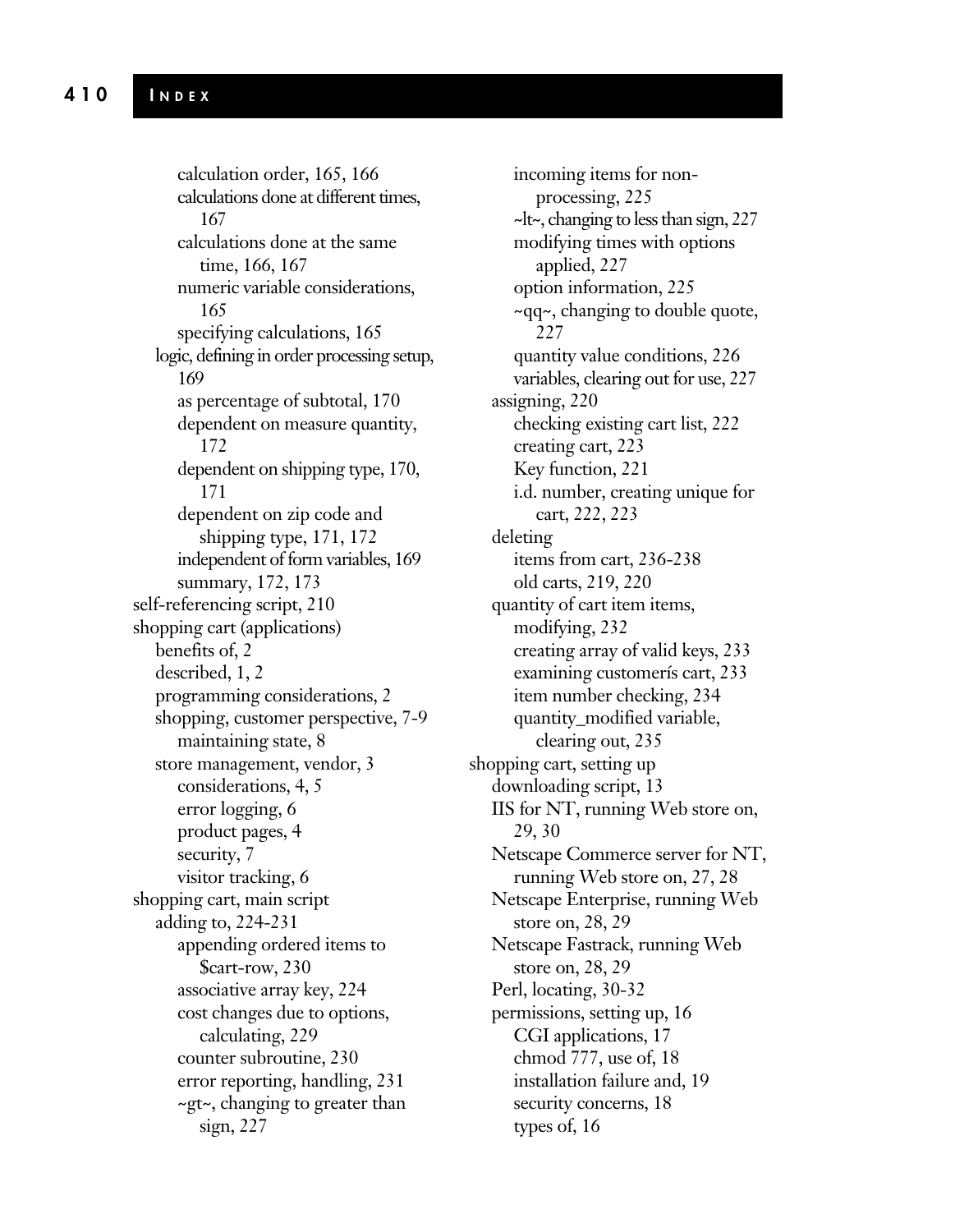UNIX command for, 16 script, running, 32, 33 unpacking the application non-UNIX versions, 15 UNIX web servers, 14 Windows NT version, 14 Web store, files and directories, 20 directory structures, 20-26 Web store, using, 33, 34 browsing online catalog, 34, 35 cart contents management, 35, 36 order sending, 36-38 WebSite server for NT, running Web store on, 29 Windows 95, installing CGI scripts on, 26 Windows NT installing CGI scripts on, 26 tasks for, 26, 27 single product category queries, creating, 119, 120 split function, string manipulation, 384, 385 sprintf function, string manipulation, 365-367 SRC attribute, frames interface, 129 SSL and other secure protocols, using in secure shopping setup, 179 cost considerations, 180, 181 enabling secure server processing, 181, 182 support for, 179 third party, caveats in using, 179 Web server, network diagram of physically separate, 180 standard page header, defining in HTML library, 261 statement blocks, control structures, 385 store management, 3 considerations, 4, 5 error logging, 6 product pages, 4 security, 7 visitor tracking, 6

store option variables Database store, 104 HTML store, 83 Web store setup, 56-58 string modifiers, string manipulation, 383, 384 strings, CGI programming techniques in Perl, 378 =~ operator, 384 anchors, 382, 383 equality operators, 378-380 join function, 284, 285 matching operators, 381, 382 pattern matching with //, 381 regular expressions, 380 split function, 384, 385 string modifiers, 383, 384 web browser, sending text to, 362 here documents, 363-365 print function, 362, 363 printf function, 365-367 qq, 365 sprintf function, 365-367 Submit button, graphical, 210 submit\_query subroutine, Database search library, 293-296 subroutine definitions, placing in scripts, 66 local variable, use within, 67 subroutines, JavaScript and VBScript, 138 supporting libraries, loading, 216

## **T**

TAR (Tape ARchive), 15 tax. *See* sales tax

#### **U**

#### UNIX

command for permissions setup, 16 web servers, unpacking Web store, 14 UNIX CD-ROM specifics, 357 assumptions, 358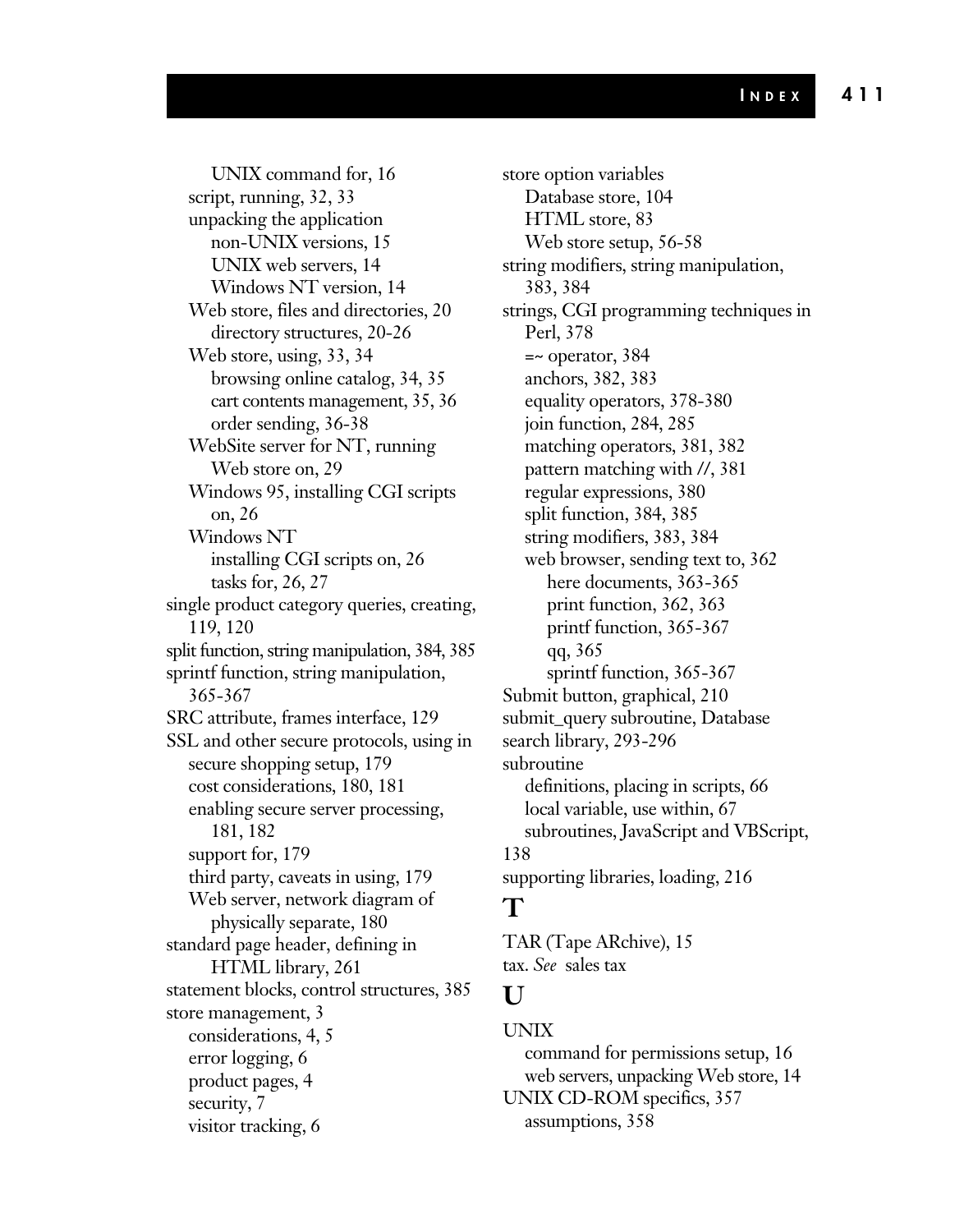installation, 357, 358 unless control statement, control structures, 386, 387 unshift function, list arrays, 374 User\_carts, Web store subdirectory, 25, 26

#### **V**

VBScript extensions described, 135, 136 using, 136, 137 events, 137, 138 subroutines, 138 VBScript setup file, changes to, 144- 150 parsing strings, 146 qq!, 150 virtual servers, Web store setup, 42 Virtual Vineyards, 1 visitor tracking, store management, 6 **W**

Web server. *See also* server setting up public-key PGP sender files on, 194, 195 Web store, 1 browsing online catalog, 34, 35 cart contents management, 35, 36 order sending, 36-38 using, 33, 34 web\_store\_check\_setup.cgi, using, 61, 62 Web store, files and directories, 20 directory structure, overview, 20 Admin\_files subdirectory, 21 Data\_files subdirectory, 21 HTML subdirectory, 21, 22 Images subdirectory, 22 Library subdirectory, 24, 25 Options subdirectory, 22 Pgpfiles subdirectory, 25 Products, subdirectory, 22 User\_carts subdirectory, 25, 26

frames setting up to use, 129-133 backend considerations, 129 Web store, setup cart definition variables, described, 50 case examples general keyword search, 47, 48 multiple search for different keywords, 48-50 product category search including term within URL, 48 search criteria, 49 database definition variables described, 44 field data type, 47 form variable name, 46 index into the database, 46 listed, 45, 46 operator for comparison, 46, 47 error message variables, 59 global file location variables, 41-44 changing values, 42 virtual servers and, 42 HTML library routines, 69-71 understanding, 63 HTML search variables, 58 miscellaneous, variables, 59, 60 order form definition variables, 51, 52 including data on process\_form level, 53 setup variables, defining, 55 shipping calculation, 53 precautionary measures, 63 qq custom quote delimiter feature, 63-65 application-specific subroutines, 65-67 individual routines, 65 inter-application libraries, 67-69 setup files, 39 Database, 40